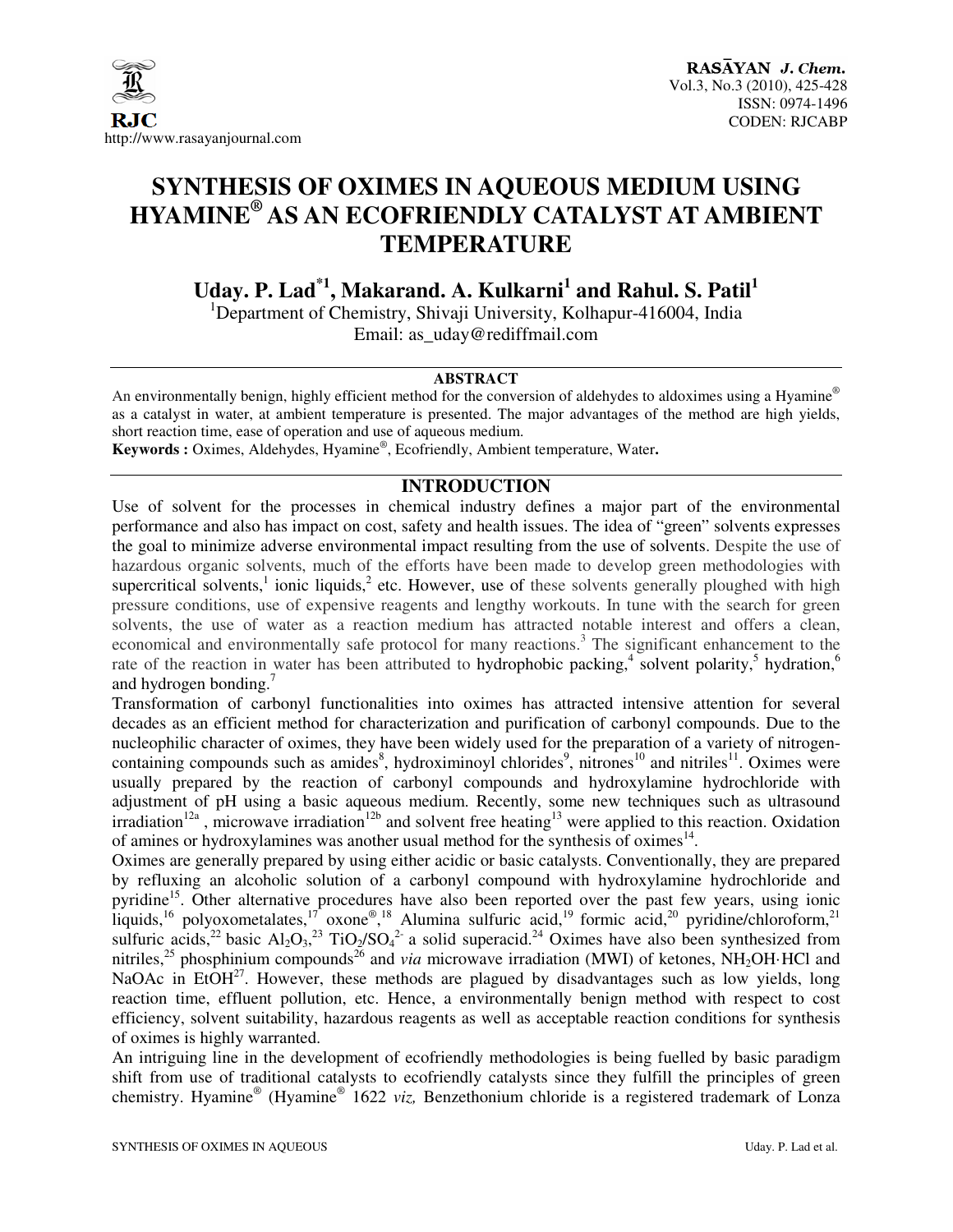Inc.) as a surfactant can receive considerable attention as a versatile catalyst because of its high catalytic activity, stability, ease of handling, easy preparation method and low toxicity.

## **RESULTS AND DISCUSSION**

In continuation of research devoted to the development of green chemistry by performing reactions under uncatalyzed conditions, solvent-free conditions, by using water as reactions medium, we report herein an ecofriendly conversion of carbonyls to oximes using Hyamine® as a catalyst in aqueous medium at ambient temperature. (Scheme 1). To the best of our knowledge this is a first report in aqueous medium with Hyamine®.



#### Scheme-1

An attempt was made to synthesize the simple aldoxime, 4-methoxybenzaldoxime, using equimolar mixture of anisaldehyde and hydroxylamine hydrochloride and Hyamine® (10 mol %), the product was obtained in almost quantitative yield within 60 minutes at room temperature in aqueous medium (Table 1, entry 1). However, catalyzing ability of a Hyamine® in oxime synthesis undergoes a real test when it comes to reaction between aldehydes having both electron donating as well as electron withdrawing substituents and hydroxylamine hydrochloride. Gratifyingly, a series of aldoximes were synthesized using different aldehydes and hydroxylamine hydrochloride and results are summarized in Table 1. It is evident that electron rich and electron deficient aldehydes as well as heterocyclic systems such as thiophene-2 carboxaldehyde, furan-4-carboxaldehyde reacted smoothly with hydroxylamine hydrochloride to produce high yields of corresponding oximes. Interestingly, ketones like acetophenones did not react with hydroxylamine hydrochloride using above mentioned conditions thus demonstrating the chemoselectivity of Hyamine® towards aldehydes versus ketones. All the products were characterized by comparison of their physical constant and spectral analysis with those of literature.

In conclusion, in this report we have described synthesis of oximes using Hyamine® as a catalyst in aqueous medium at ambient temperature. The described procedure works well for a variety of aldehydes. The simplicity of the experimental procedure, chemoselectivity over ketones and the environmental compitability of the catalyst render this as an experimentally easy and attractive method for the conversion of aldehydes to oximes.

### **EXPERIMENTAL**

# **General procedure for conversion of aldehydes to oximes**

A mixture of an aldehyde (2.5 mmol), hydroxylamine hydrochloride (3 mmol) in water (5 mL) and Hyamine<sup>®</sup> (10 mol %) was stirred and the progress of the reaction was monitored by TLC. After completion of the reaction, the reaction mixture was filtered to obtain the desired oxime. These products were characterized by physical constants and usual spectral techniques.

# **Spectroscopic data**

 ${}^{1}$ H-NMR and  ${}^{13}$ C-NMR spectra were recorded at 300 MHz and 75 MHz respectively on a Bruker Avance-300 spectrometer using CDCl<sub>3</sub> as solvent. Chemical shifts  $(\delta)$  are given in ppm relative to TMS as an internal standard and coupling constants (*J*) in Hz.

**N-(4-Methoxy-benzyl)-hydroxylamine (Table 1, entry 1):** <sup>1</sup>H NMR (300 MHz, CDCl<sub>3</sub>): δ 3.84 (3H, s, OCH<sub>3</sub>) 6.92 (2H, d, J = 6.9 Hz, ArH), 7.53 (2H, d, J = 6.9 Hz, ArH), 8.13 (1H, s, CH), 8.90 (1H, brs, OH) <sup>13</sup>C NMR (75 MHz, CDCl<sub>3</sub>): 55.34, 114.26, 124.56, 128.54, 149.93 and 161.07.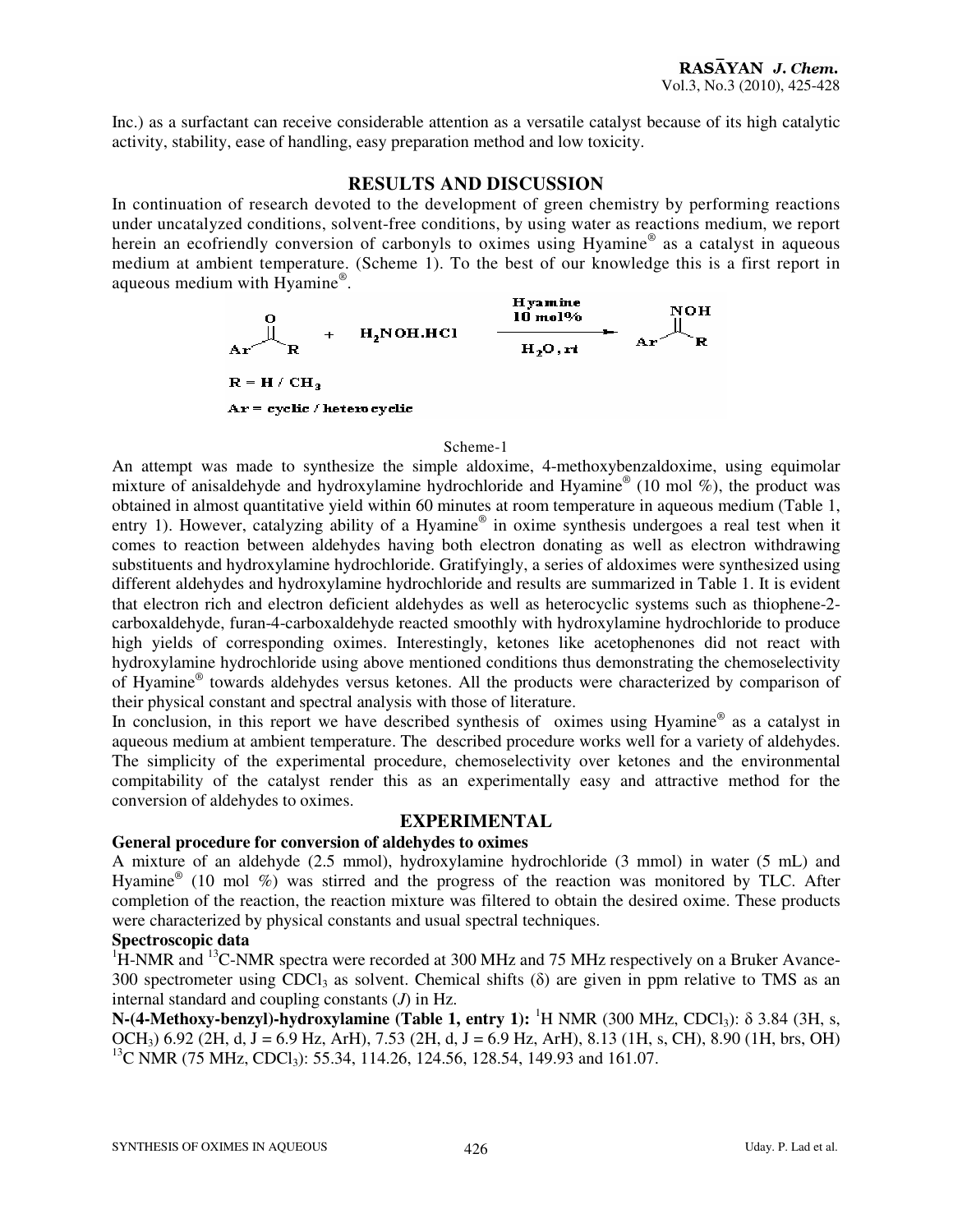**N-(4-Methyl-benzyl)-hydroxylamine (Table 1, entry 3):** <sup>1</sup>H NMR (300 MHz, CDCl<sub>3</sub>): δ 2.38 (3H, s, CH<sub>3</sub>) 7.21 (2H, d, J = 7.8 Hz, ArH), 7.49 (2H, d, J = 7.8 Hz, ArH), 8.14 (1H, s, CH) <sup>13</sup>C NMR (75 MHz, CDCl3): 21.43, 126.98, 129.17, 129.49, 140.28 and 150.34.

**N-Benzyl-hydroxylamine** (Table 1, entry 5): <sup>1</sup>H NMR (300 MHz, CDCl<sub>3</sub>): δ 7.40-7.46 (3H, m, ArH), 7.57-7.62 (2H, m, ArH), 8.2 (1H, s, CH), 9.19 (1H, brs, OH) <sup>13</sup>C NMR (75 MHz, CDCl<sub>3</sub>): 127.08, 128.82, 130.12, 131.89 and 150.42.

**N-(4-Chloro-benzyl)-hydroxylamine (Table 1, entry 7):** <sup>1</sup>H NMR (300 MHz, CDCl<sub>3</sub>): δ 7.37 (2H, d, J  $= 8.4$  Hz, ArH), 7.53 (2H, d, J = 8.4 Hz, ArH), 8.11 (1H, s, CH) <sup>13</sup>C NMR (75 MHz, CDCl<sub>3</sub>): 128.18, 129.03, 130.50, 135.94 and 149.35.

**N-(3-Nitro-benzyl)-hydroxylamine (Table 1, entry 8):** <sup>1</sup>H NMR (300 MHz, CDCl<sub>3</sub>): δ 7.59 (1H, t, J = 8.1 Hz, ArH), 7.84 (1H, s, CH), 7.92 (1H, d, J = 7.8 Hz, ArH), 8.22-8.26 (2H, m, ArH), 8.44 (1H, brs, OH)

**N-(4-Isopropyl-benzyl)-hydroxylamine (Table 1, entry 10):** <sup>1</sup>H NMR (300 MHz, CDCl<sub>3</sub>): δ 1.27 (6H, d, J = 6.9 Hz, 2 x CH<sub>3</sub>), 2.86-3.00 (1H, m, CH) 7.26 (2H, d, J = 8.1 Hz, ArH), 7.52 (2H, d, J = 8.1 Hz, ArH), 8.14 (1H, s, CH), 8.18 (1H, brs, OH)

**N-(3,4-Dimethoxy-benzyl)-hydroxylamine (Table 1, entry 14):** <sup>1</sup>H NMR (300 MHz, CDCl<sub>3</sub>): δ 3.91  $(6H, s, 2 \times OCH_3)$  6.87 (2H, d, J = 8.1 Hz, ArH), 7.04 (2H, d, J = 8.1 Hz, ArH), 7.23 (1H, s, ArH), 8.09 (1H, s, CH), 8.30 (1H, brs, OH) <sup>13</sup>C NMR (75 MHz, CDCl3): 55.87, 55.92, 107.99, 110.75, 121.67, 124.84, 149.30, 150.20 and 150.80.

**N-Thiophen-2-ylmethyl-hydroxylamine (Table 1, entry 15):** <sup>1</sup>H NMR (300 MHz, CDCl<sub>3</sub>): δ 7.12 (1H, t, J = 5.1 Hz, ArH), 7.43 (1H, d, J = 3.6 Hz, ArH), 7.59 (1H, d, J = 5.1 Hz, ArH), 7.76 (1H, s, CH), 9.70  $(1H, brs, OH)$  <sup>13</sup>C NMR (75 MHz, CDCl<sub>3</sub>): 126.27, 130.89, 131.76, 131.95 and 141.18.

# **REFERENCES**

- 1. (a) N. Celebi, N. Yildiz, A. S. Demir and A. Calimli, *J. Supercritical Fluids*, **41**, 386 (2007); (b) V. Pauchon, Z. Cisse, M. Chavret and J. Jose, *J. Supercritical Fluids*, **32**, 115 (2004).
- 2. V. I. Parvulescu and C. Hardacre, *Chem. Rev.*, **107**, 2615 (2007).
- 3. C. J. Li, *Chem. Rev.,* **105**, 3095 (2005).
- 4. D. C. Rideout and R. L. Breslow, *J. Am. Chem. Soc.*, **102**, 7816 (1980).
- 5. C. Reichardt, Verlag Chemie: Weinheim, 1 (1979).
- 6. (a) T. Rispens, J. B. F. N. Engberts, *J. Org. Chem.* **67**, 7369 (2002); (b) W. Blokzijl, J. B. F. N. Engberts and M. J. J. Blandamer, *Am. Chem. Soc.*, **112**, 1197 (1990); (c) W. Blokzijl, J. B. F. N. Engberts, *J. Am. Chem. Soc.*, **113**, 5440 (1991); (d) W. Blokzijl, J. B. F. N. Engberts, *Angew. Chem. Int. Ed. Engl.*, **32**, 1545 (1993).
- 7. Blake, J. F. and Jorgensen, W. L. *J. Am. Chem. Soc.*, **113**, 7430 (1991).
- 8. S. Park, Y. Choi, H. Han, S. H. Yang and S. Chang, *Chem. Commun.,* 1936 (2003).
- 9. (a) Y. H. Chiang, *J. Org. Chem.,* **36**, 2146 (1971); (b) K. C. Liu, B. R. Shelton and R. K. How, *J. Org. Chem.,* **45**, 3916 (1980).
- 10. (a) E. F. Schoenewaldt, R. B. Kinnel and P. Davis, *J. Org. Chem.*, **33**, 4270 (1968); (b) P. A. S. Smith and J. E. Robertson, *J. Am. Chem. Soc.*, **84**, 1197 (1962); (c) E. Buehler, *J. Org. Chem.*, **32**, 261 (1967).
- 11. a) M. H. Sarvari, *Synthesis*, 787 (2005); (b) G. Sosnovsky, J. A. Krogh, *Synthesis*, 703 (1978).
- 12. (a) J.-T. Li, X.-L. Li and T.-S. Li, *Chinese J. Org. Chem.,* **26(11)**, 1594 (2006) and references cited there in.; (b)A. R. Hajipour, S. E. Mallakpour and G. Imanzadeh, *J. Chem. Res. (S)*, 228 (1999).
- 13. (a) H. Sharghi and M. Hosseini, *Synthesis*, 1057 (2002); (b) H. Sharghi, and H. M. Sarvari, *Synlett,* 99 (2001).
- 14. (a) K. C. Nicolaou, C. J. N. Mathison and T. Montagnon, *J. Am. Chem. Soc.*, **126**, 5192 (2004); (b) K. C. Nicolaou, C. J. N. Mathison, T. Montagnon, *Angew. Chem. Int. Ed. Engl.*, **115**, 4211 (2003); (c) R. Joseph, T. Ravindranathan and A. Sudalai, *Tetrahedron Lett.*, **36**, 1903 (1995); (d) Y. M. A. Yamada, H. Tabata, H. Takahashi and S. Ikegami, *Synlett*, 2031 (2002).
- 15. T. W. Greene and P. G. M. Wuts, *Protective Groups in Organic Synthesis*, 2nd edn., John Wiley & Sons, Inc., New York, 214 (1991).